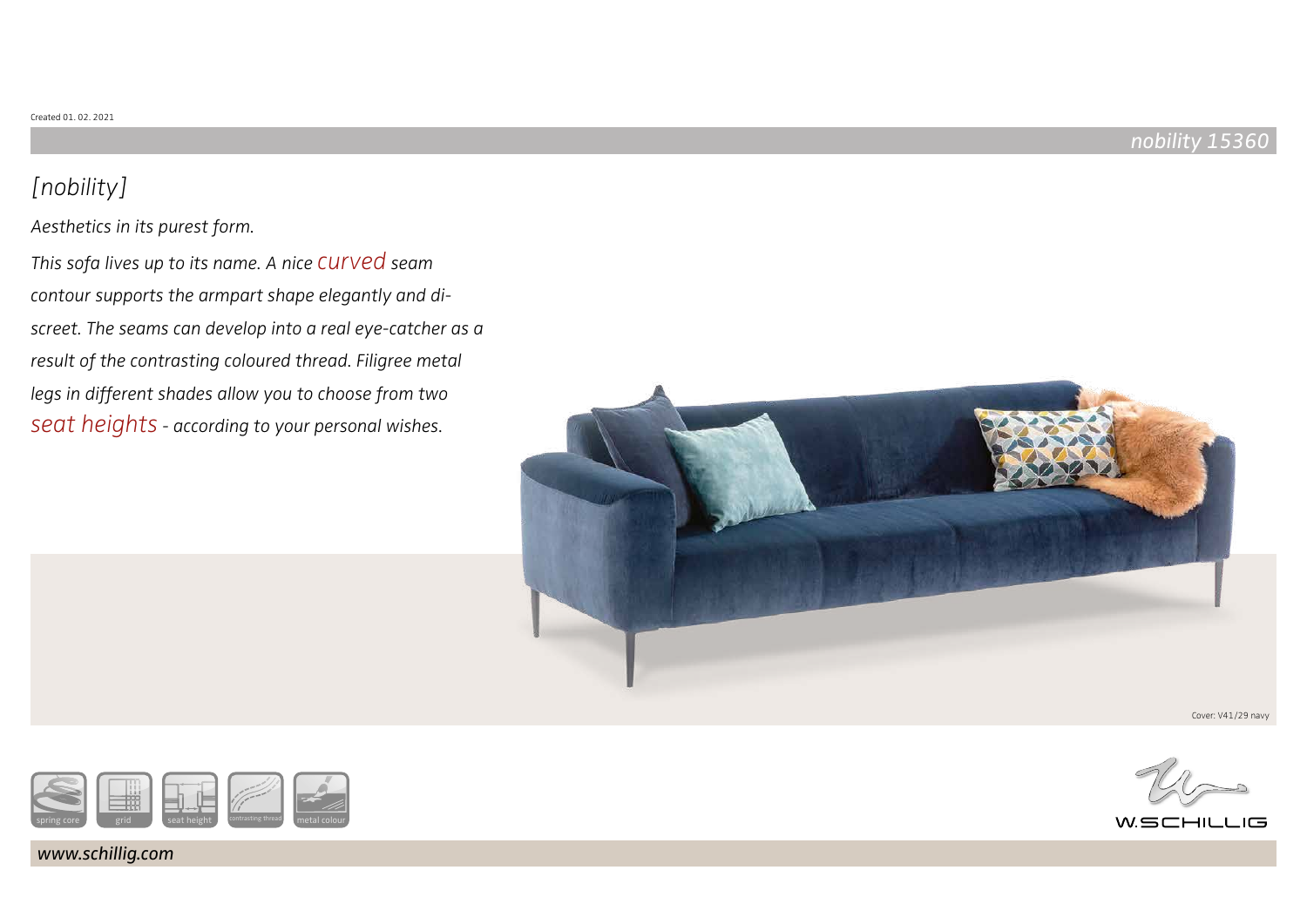#### Created 01. 02. 2021

### nobility 15360

### Sofas

N70 sofa

N80



P70 large sofa 3 seats

250/86/74/42

160/86/74/42

N70L

K80L one arm chaise

180/86/74/42

220/86/74/42

N90 large sofa

### Elements with armpart right Elements with armpart left

large sofa

N80R

large sofa with armpart

200/86/74/42



N70R sofa with armpart

N90R large sofa with armpart





large sofa with armpart

200/86/74/42

sofa with armpart N80L



160/86/74/42 180/86/74/42

200/86/74/42

### 180/86/74/42

### End elements right End elements left



one arm chaise





corner sofa with ottoman

EG80R corner sofa with ottoman

100/151/74/42

### 85/215/74/42

### Ottomans and accessories and accessories



ottoman

G140 extra large ottoman

140/62/42/42

70/62/42/42

base leg







100/151/74/42





All specified dimensions are approximate in width/depth/height/seat height. We would like to point out that deviations of +/- 2 cm may occur depending on the filling material used and its upholstering. Please contact us if you would like more detailed information. We reserve the right to make technical changes.

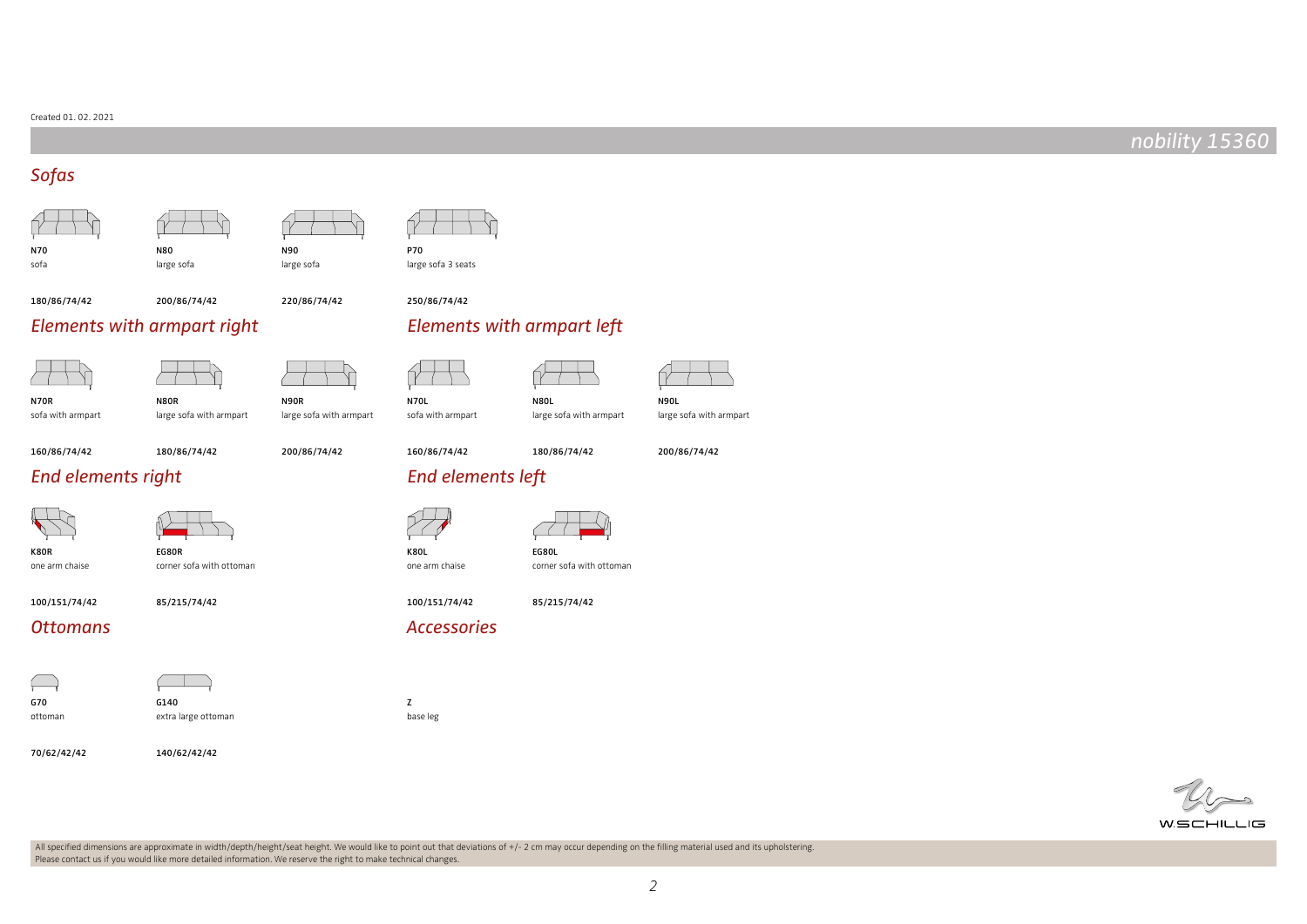#### Created 01. 02. 2021

### **Contrasting thread** In some leather colours this model can

be supplied with



contrastingcolour thread at the front and the back of the armpart, at no surcharge.



black-coloured. Please indicate when ordering.

**Measurements of the corner combinations:** With this model the seat of the corner sofas with ottoman rises approx. 2 to 3 cm into the connecting side. Therefore other total measures occur by pure addition of the article

Fabric and leather stretch to a lesser or larger extent under the influence of body weight, which can lead to the formation of creases in the cover. This visual change does not affect use, function and life span and it is not a defect.

measurements. Please note. Seat depth: approx. **58 cm** Seat depth one arm chaise: ca. **122 cm**

**Crease formation:**





### Order information

#### **Back sides of sofas:**

All pieces are genuinely upholstered at the back.

#### **Positioning diagram:**

Please send us a positioning diagram, depending on the amount of different variations available. We have marked the connecting sides in red for end elements in the type guide.

#### **Base leg Z:**

If elements and sofas with or without an armpart are to be attached directly to elements or sofas with or without an armpart, a base leg Z is required. The base leg must be ordered separately. See price list.

#### **Connecting sides:**

For a surcharge, the connecting sides can be supplied in the original cover instead of stretch fabric.

#### **Seam appearance:**

Decorative, felled or double seams may appear different in fabric and leather versions. For manufacturing reasons, seams may be left out of the fabric version or replaced with simple seams.

#### **Contrasting thread:**

In some leather and fabric colours, this model can be supplied with a contrasting coloured thread, at no surcharge. The colours as given can be found on the main sheet of each leather quality in the fabric/leather wagon. Please always specify the contrasting thread number or tonal colours will be supplied.

**All of the dimensions given are approximate dimensions in cm. We reserve the right to make changes. Dimensions are given as follows: width/depth/height/seat height.**

**The measures refer to the leg height ca. 17 cm.**

### Order checklist

- Structure and cover
- Leg height
- Metal colour for legs
- Ottomans
- Positioning diagram
- Contrasting thread
- Accessories

WSCHILLIG

### nobility 15360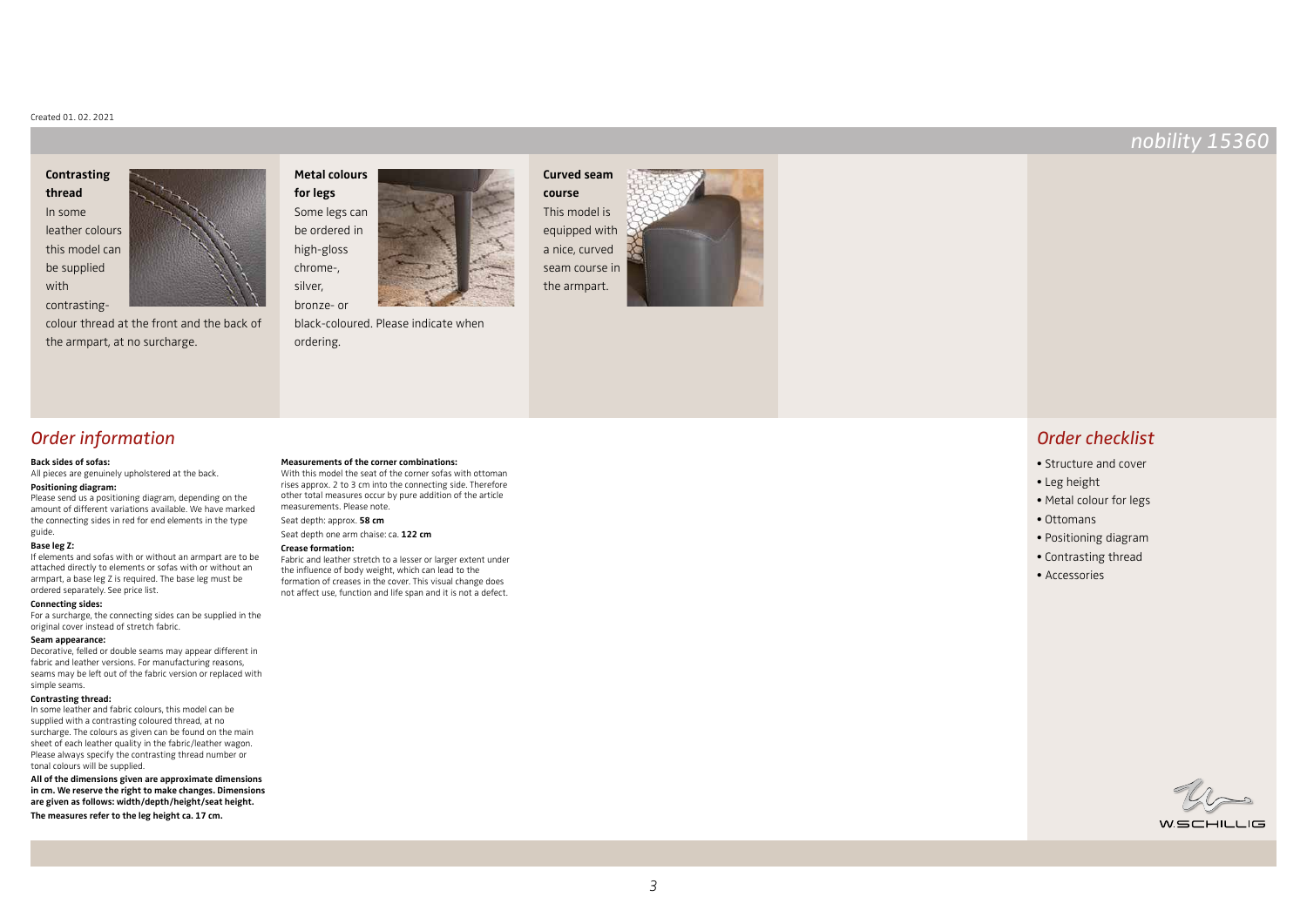### Upholstered furniture frame structure

- **1. Frame** Beech wood structure
- **2. Seat suspension** with permanently elastic wave springs
- **3. Seat upholstery structure** spring core with diolen cover incorporated into **ergo**-PUR-foam
- **4. Back suspension** due to upholstery strap
- **5. Back upholstery structure** of **ergo**-PUR-foam with diolen cover

**Leg and seat heights:**

**Metal colours:** 

ring. **Powder-coated:**



The design of the cross section shown here does not correspond to the model on this page of the catalogue.

### **Upholstered furniture made with passion.**

Your model is the product of German design and engineering. The family-owned company W.SCHILLIG has more than 70 years' experience of technical skill, trend-setting ideas, attractive design and know-how from Germany. The result is upholstered furniture that guarantees first class comfort and attention to detail. We keep sustainability and protection of resources in mind when choosing the materials we use.

> **EMAS GEPRÜFTES**<br>WELTMANAGEMEN

> > D-114-00007





The RAL quality mark for furniture stands for the certain knowledge that this is a non-hazardous piece of furniture of reliably high quality and with an attractive design. The Deutsche Gütegemeinschaft Möbel makes sure of this with numerous tests. Inspections also safeguard the testing system.

The highest European accolade for systematic, in-house, environmental management. Improvement of environmental protection services.

### Legs

### **ca. 17 cm/ seat height ca. 42 cm** metal leg, diff. metal col. F S1

- **ca. 19 cm/ seat height ca. 44 cm** metal leg, diff. metal col. F V8
	-

### Available metal colours



# www.schillig.com



#### The colours M21 silver, M56 bronze and M99 black are powder-coated.

total heights. The leg design has to be indicated.

Due to different leg heights, the model is available in different seat and

All legs are available in different metal colours. Please indicate when orde-

**Legs and floor protection:** In case of very slender furniture legs with deliberately filigree shapes and with small surfaces, it comes to a raised pressure on the floor. We recommend felt pads or another suitable mat as protection for scratches and pressure points in connection with sensitive and/or soft floors. Even if you barely move the furniture, it can be helpful to have a carpeted floor.